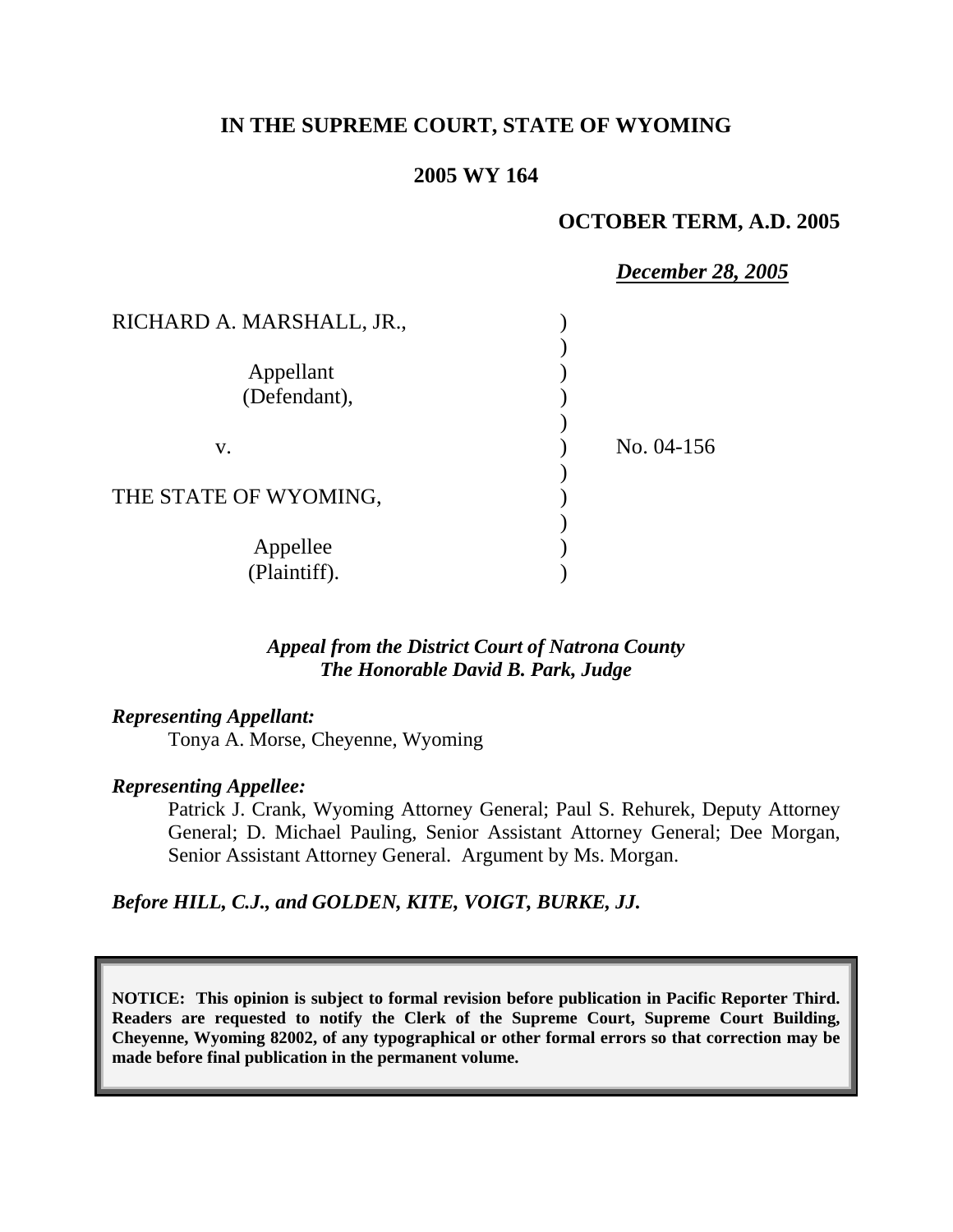**GOLDEN**, Justice.

[¶1] Richard Marshall was convicted following a jury trial of one count of aiding and abetting in the commission of aggravated robbery and one count of conspiracy to commit aggravated robbery. Marshall requests this Court review whether the prosecutor transgressed the tenets of *Kwallek v. State*, 596 P.2d 1372 (Wyo. 1979), and its progeny, whether he was deprived of a fair trial because of judicial bias, whether trial counsel rendered constitutionally ineffective assistance, and whether prosecutorial misconduct occurred during closing argument. Finding no reversible error, we affirm.

#### **ISSUES**

[¶2] Marshall presents the following issues for our review:

I. Whether the prosecution's solicitation of testimony as to the guilty pleas of the co-conspirators or his use of the guilty pleas in argument was plain error that effectively denied Appellant his right to a trial on the merits?

II. Whether judicial bias deprived the Appellant of his constitutional right to a fair trial?

III. Whether ineffective assistance of counsel denied Appellant his constitutional right to a fair trial?

IV. Whether prosecutorial misconduct denied Appellant his constitutional right to a fair trial?

### **FACTS**

[¶3] On April 23, 2003, three masked individuals robbed at gunpoint the Hilltop Barbershop in Casper. Zachery Smith, Charles Garrison, Crystal Garrison and Marshall were later arrested and charged for the crime. Smith and the Garrisons eventually pled guilty to charges arising from their criminal misconduct and testified against Marshall at his trial. After a five-day trial, the jury found Marshall guilty of conspiracy to commit aggravated robbery and aiding and abetting in the commission of the same. The district court sentenced Marshall to concurrent prison terms of five to eight years. This appeal followed.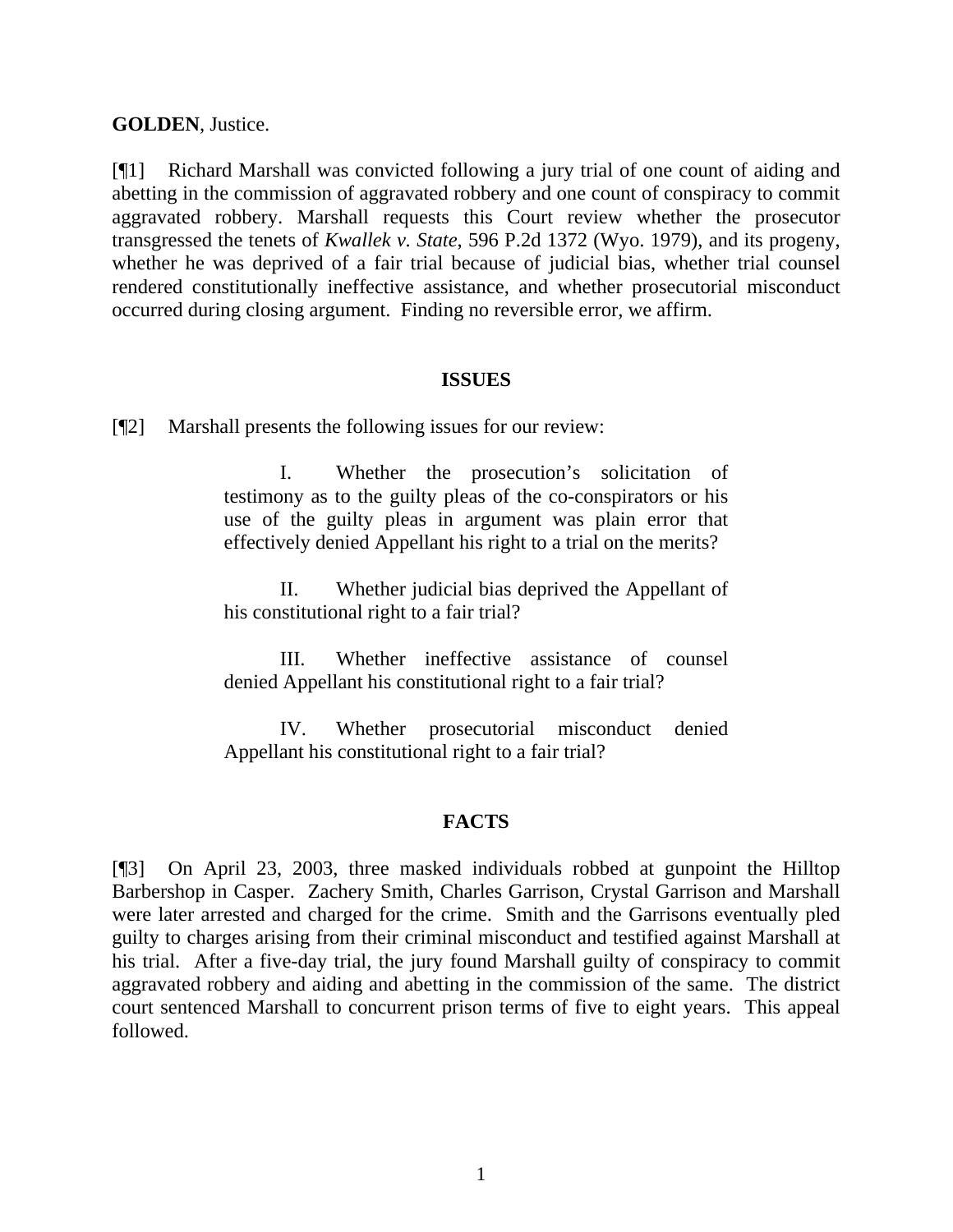### **DISCUSSION**

### *Testimony Regarding Witnesses' Guilty Pleas*

[¶4] Marshall contends plain error occurred when the prosecutor elicited testimony from Smith and Crystal Garrison that they had pled guilty to charges stemming from the robbery of the Hilltop Barbershop. This Court has consistently stated that "when two persons are indicted for separate offenses growing out of the same circumstance, the fact that one has pleaded guilty is inadmissible against the other." *Kwallek v. State*, 596 P.2d 1372, 1375 (Wyo. 1979); *see also KP v. State*, 2004 WY 165, ¶ 14, 102 P.3d 217, 221-22 (Wyo. 2004); *Adams v. State*, 2003 WY 152, ¶ 27, 79 P.3d 526, 534 (Wyo. 2003); *Capshaw v. State*, 11 P.3d 905, 911 (Wyo. 2000); *Mazurek v. State*, 10 P.3d 531, 535 (Wyo. 2000); *Urrutia v. State*, 924 P.2d 965, 969 (Wyo. 1996). The rationale for the rule is that the evidence "is irrelevant and incompetent because it suggests that since the confederate is guilty, the defendant must also be guilty, and this inference violates the defendant's right to have his trial on its own merits." *Kwallek*, 596 P.2d at 1375-76.

[¶5] On appeal, Marshall fails to acknowledge that he waived this issue during trial. During his cross-examination of Smith, he elicited detailed information concerning Smith's plea agreement with the State. The State specifically requested clarification as to whether defense counsel was waiving any potentially available objection under *Kwallek* and its progeny. Defense counsel expressly acknowledged he was indeed waiving any such objection. The exact same events took place during defense counsel's crossexamination of Crystal and Charles Garrison. These exchanges clearly demonstrate that defense counsel waived any claim of error on this issue. Therefore, we will not address it further.

### *Judicial Bias*

[¶6] Marshall next argues he was deprived of a fair trial because the trial judge was biased against him and his trial counsel. As proof of this bias, Marshall alleges that the judge rebuked defense counsel, agreed with the State when it made objections, sustained objections before they were fully stated and interfered with counsel's examination of the witnesses. Marshall claims the judge's actions impeded his ability to present a defense and implied to the jury that the judge thought defense counsel was incompetent, thereby prejudicing the jury against him.

[¶7] Marshall's argument consists solely of factually and legally unsupported allegations of judicial bias. In construing the word "bias," this Court has stated:

> Bias is a leaning of the mind or an inclination toward one person over another. The "bias" . . . must be personal, and it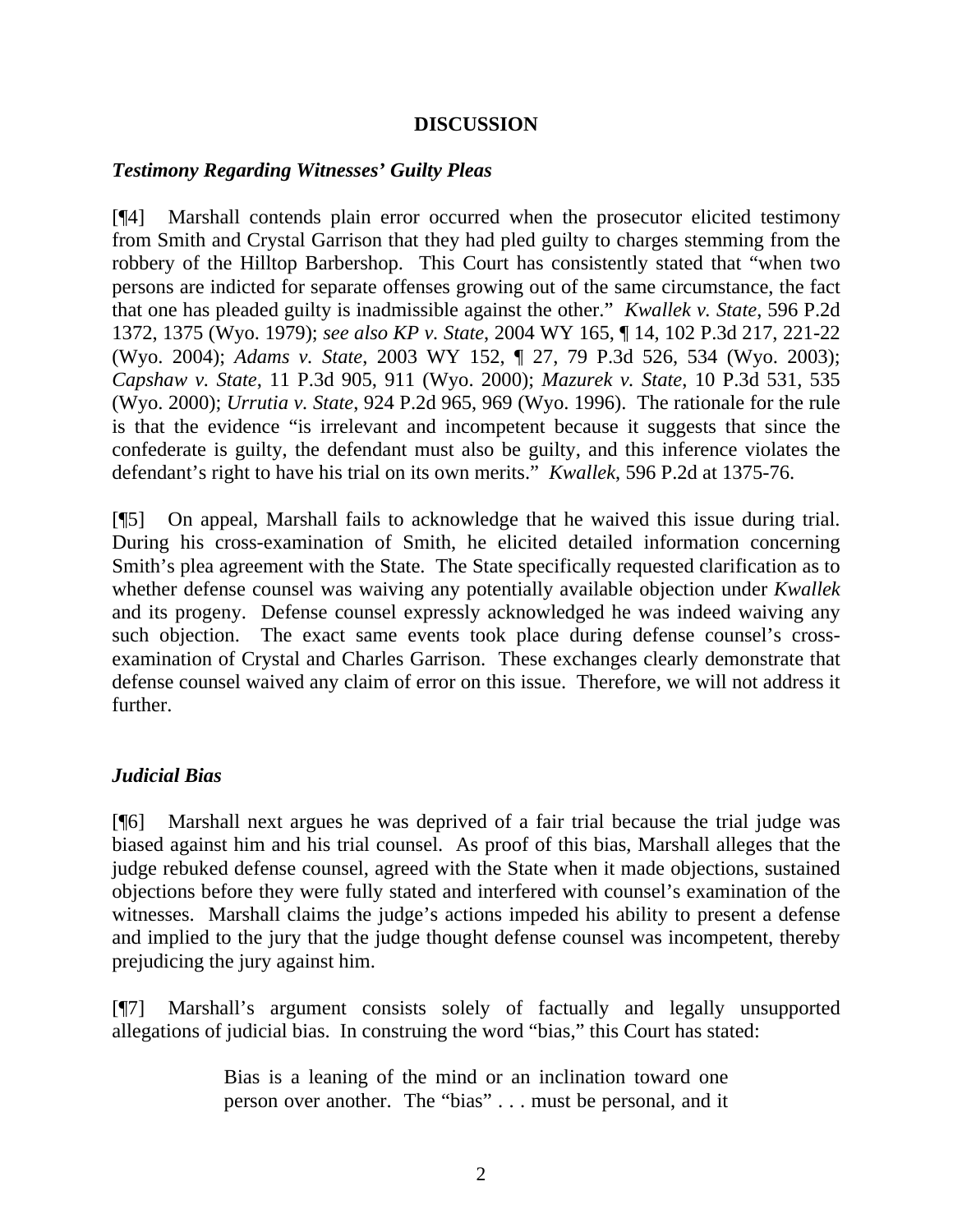must be such a condition of the mind which sways judgment and renders the judge unable to exercise his functions impartially in a given case or which is inconsistent with a state of mind fully open to the conviction which evidence might produce.

*Pearson v. State*, 866 P.2d 1297, 1300 (Wyo. 1994) (citing *Hopkinson v. State*, 679 P.2d 1008, 1031 (Wyo. 1984)); *see also TZ Land & Cattle Co. v. Condict*, 795 P.2d 1204, 1211 (Wyo. 1990). In condemning the trial judge, Marshall has not pointed to any evidence that the judge was predisposed to rule against him or that the judge's rulings were based on anything other than the law and the facts before him. Nor has Marshall cited to any authority that the alleged judicial improprieties he has identified, in and of themselves, legally constitute judicial bias. Instead, Marshall has merely provided a list of adverse rulings from the trial transcript and a bald assertion that the trial court was biased against him. An appellant must show more than the fact that a trial court ruled against him on any particular matter to demonstrate judicial bias. *Brown v. Avery*, 850 P.2d 612, 616-17 (Wyo. 1993). Marshall has failed to carry that burden.

[¶8] Moreover, our independent review of the record reveals no evidence that the trial judge was biased against Marshall during any portion of the criminal proceedings. The judge's conduct and his evidentiary rulings were based on sound reasoning and were consistent with the Wyoming Rules of Evidence. Simply put, we find no merit in Marshall's claim.

# *Ineffective Assistance of Trial Counsel*

[¶9] Marshall contends that trial counsel rendered ineffective assistance. Marshall's allegations of ineffectiveness revolve around two issues: defense counsel's failure to comply with notice and discovery requirements, resulting in the exclusion of expert medical testimony concerning his physical disability; and counsel's failure to object to the prosecutor's reference to Jury Instruction No. 19 during closing argument.

[¶10] We review claims of ineffective assistance of counsel under the following standard:

> When reviewing a claim of ineffective assistance of counsel, the paramount determination is whether, in light of all the circumstances, trial counsel's acts or omissions were outside the wide range of professionally competent assistance. *Herdt v. State*, 891 P.2d 793, 796 (Wyo. 1995); *Starr v. State*, 888 P.2d 1262, 1266-67 (Wyo. 1995); *Arner v. State*, 872 P.2d 100, 104 (Wyo. 1994); *Frias v. State*, 722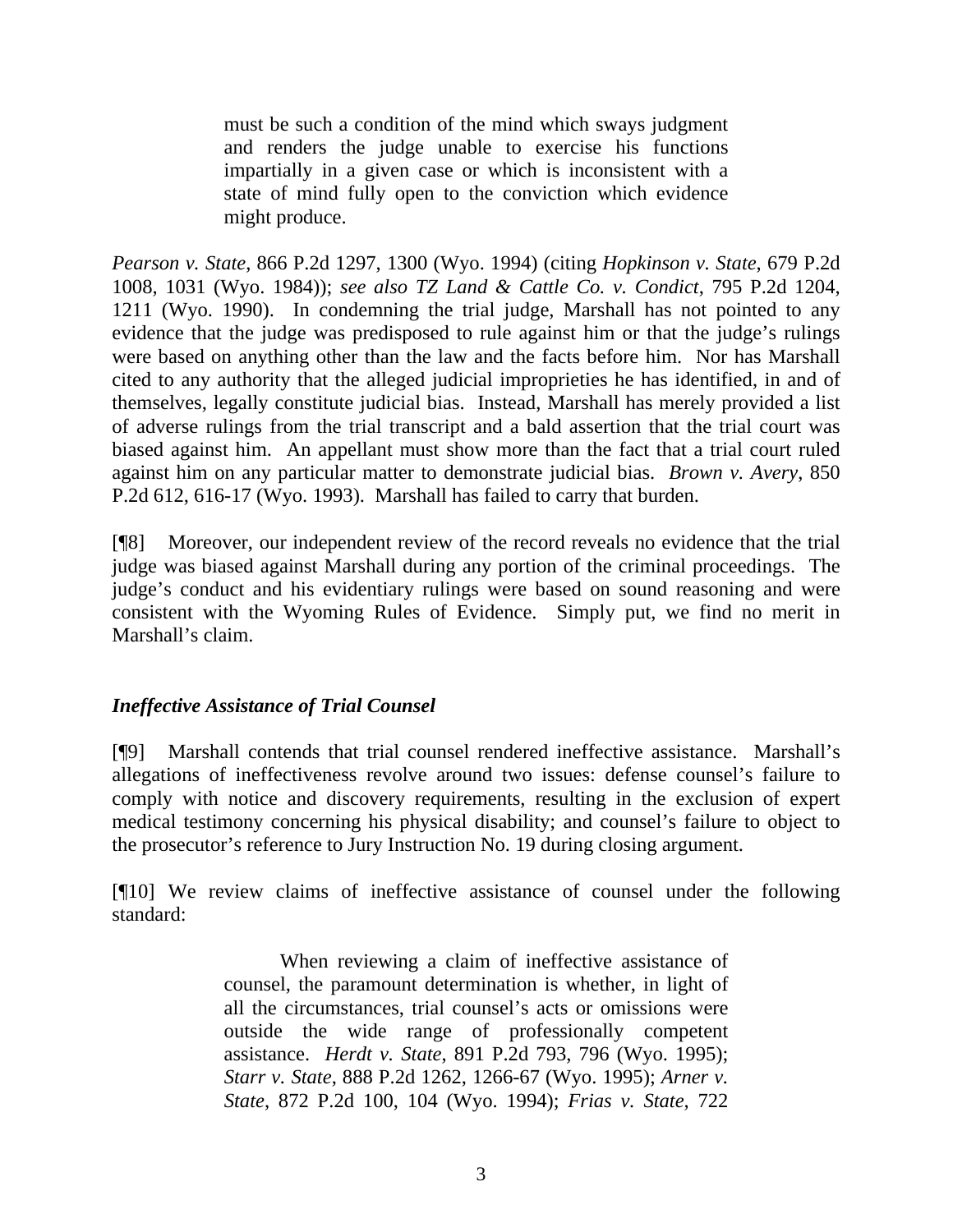P.2d 135, 145 (Wyo. 1986). The reviewing court should indulge a strong presumption that counsel rendered adequate assistance and made all significant decisions in the exercise of reasonable professional judgment. *Herdt*, at 796; *Starr*, at 1266; *Arner*, at 104; *Strickland v. Washington*, 466 U.S. 668, 689, 104 S.Ct. 2052, 2065, 80 L.Ed.2d 674 (1984).

Under the two-prong standard articulated in *Strickland* and *Frias*, an appellant claiming ineffective assistance of counsel must demonstrate on the record that counsel's performance was deficient and that prejudice resulted. *Strickland*, 466 U.S. at 687, 104 S.Ct. at 2064; *Starr*, at 1266; *King v. State*, 810 P.2d 119, 125 (Wyo. 1991) (Cardine, J., dissenting); *Campbell v. State*, 728 P.2d 628, 629 (Wyo. 1986); *Frias*, 722 P.2d at 145. In other words, to warrant reversal on a claim of ineffective assistance of counsel, an appellant must demonstrate that his counsel failed to "render such assistance as would have been offered by a reasonably competent attorney" and that "counsel's deficiency prejudiced the defense of the case." *Lower v. State*, 786 P.2d 346, 349 (Wyo.1990). "The benchmark for judging any claim of ineffectiveness must be whether counsel's conduct so undermined the proper functioning of the adversarial process that the trial cannot be relied on as having produced a just result." *Strickland*, 466 U.S. at 686, 104 S.Ct. at 2064.

*Duke v. State*, 2004 WY 120, ¶ 36, 99 P.3d 928, 943 (Wyo. 2004), *cert. denied*, \_\_\_ U.S. \_\_\_, 125 S.Ct. 2513, 161 L.Ed.2d 1113 (2005). The burden of proving that counsel was ineffective rests entirely on an appellant. *Id*. (citing *Asch v. State*, 2003 WY 18, ¶ 11, 62 P.3d 945, 950 (Wyo. 2003); *Barkell v. State*, 2002 WY 153, ¶ 10, 55 P.3d 1239, 1242 (Wyo. 2002)). "To satisfy his burden, an appellant must provide more than mere speculation or equivocal inferences." *Id.* (citing *Sincock v. State*, 2003 WY 115, ¶ 37, 76 P.3d 323, 337 (Wyo. 2003); *Barkell*, ¶ 13, 55 P.3d at 1243).

[¶11] Marshall's first complaint concerns counsel's failure to introduce expert mental health testimony that he suffered from the physical disability fibromyalgia. According to Marshall, that testimony would have shown that he was incapable of driving due to his disability and, thus, negated the State's evidence that he drove the getaway vehicle during the robbery. The problem with Marshall's ineffectiveness claim is that it is based on a faulty premise that the trial court disallowed the experts' testimony solely because counsel failed to timely comply with notice and discovery requirements. The record in this case reveals that the trial court ultimately excluded the testimony for two reasons: the discovery violation and its determination that the mental health professionals, a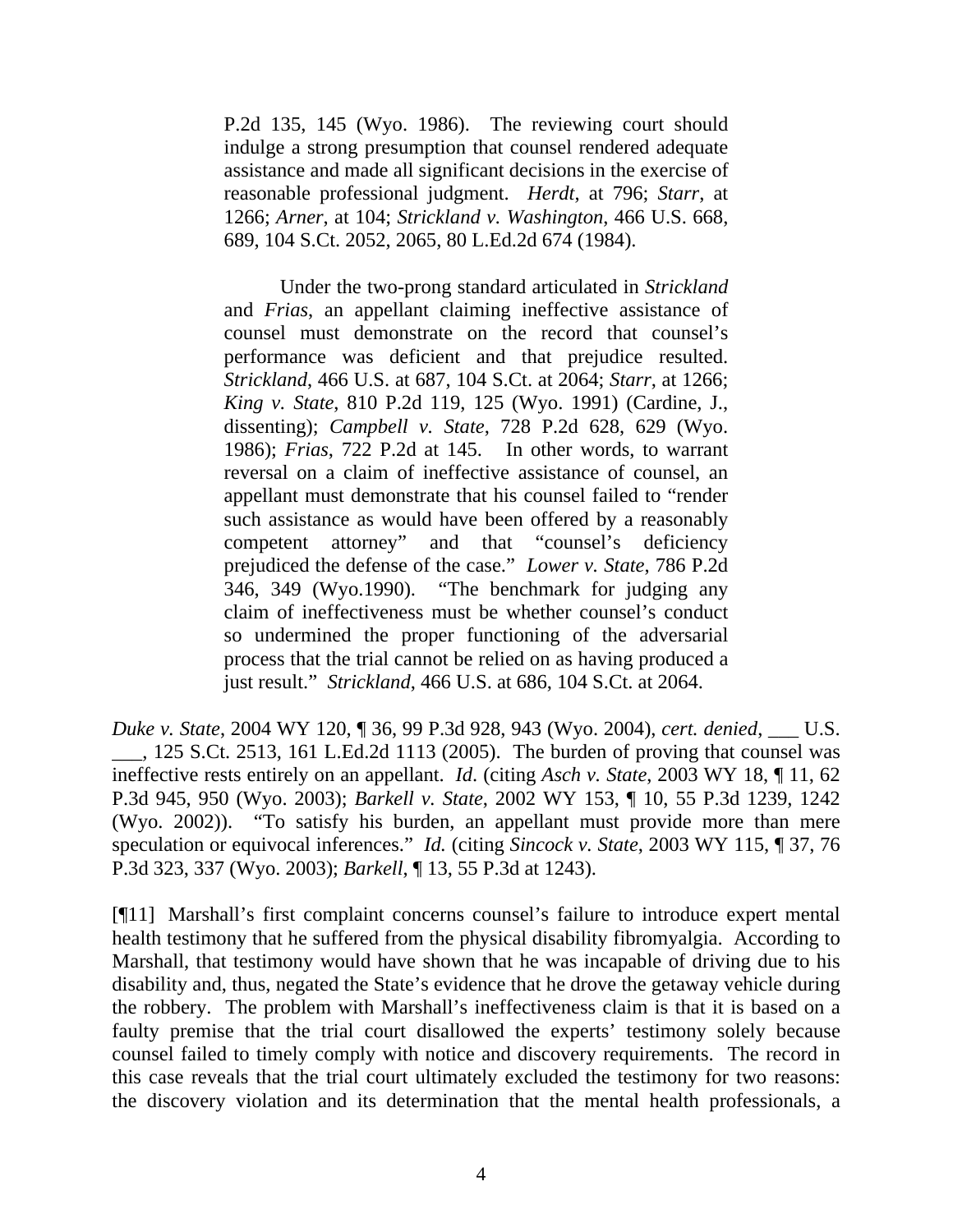psychologist and a counselor, were not qualified to testify about Marshall's physical disability. Consequently, even if counsel failed to comply with discovery requirements, Marshall cannot show prejudice from counsel's conduct. The trial court still would have excluded the experts' testimony based on the experts' lack of qualifications.

[¶12] Marshall also faults trial counsel for not objecting to the prosecutor's use of Jury Instruction No. [1](#page-5-0)9 during closing argument.<sup>1</sup> He claims that the prosecutor's comments regarding that instruction implied that "the judge endorsed and approved the testimony of the accomplices." We summarily reject Marshall's claim for two reasons. First, Marshall has not identified with specificity the comments upon which counsel was remiss in not objecting. Second, compounding that glaring omission, Marshall has failed to provide any legal analysis supporting his ineffectiveness claim. We have consistently stated that we will not consider claims devoid of cogent argument and citation to legal authority. *Duke*, ¶ 49, 99 P.3d at 946; *Eustice v. State*, 11 P.3d 897, 904 (Wyo. 2000); *Blumhagen v. State*, 11 P.3d 889, 897 n.2 (Wyo. 2000). We apply that rule in this instance.

# *Prosecutorial Misconduct*

[¶13] Marshall asserts that the prosecutor committed misconduct during closing argument because he personally vouched for the credibility of the State's witnesses and interpreted the jury instructions "in a manner that implied that [the] judge was advocating for the State's position." With respect to claims of prosecutorial misconduct, this Court has stated:

> Claims of prosecutorial misconduct are settled by reference to the entire record and hinge on whether the accused's case has been so prejudiced as to constitute the denial of a fair trial. *English v. State*, 982 P.2d 139, 143 (Wyo. 1999) (quoting *Gayler v. State*, 957 P.2d 855, 860 (Wyo. 1998); *Arevalo v. State*, 939 P.2d 228, 230 (Wyo. 1997)). The propriety of any comment within a closing argument is judged "in the context of the prosecutor's entire argument, considering the context of the statements and comparing them with the evidence produced at the trial." *Wilks* [*v. State*, 2002 WY 100], ¶ 26, [49 P.3d 975, 986 (Wyo. 2002)] (citing *Burton v. State*, 2002 WY 71, ¶ 11, 46 P.3d 309, [313] (Wyo. 2002)). The burden of proving prejudicial error rests with the appellant. *Wilks*, at ¶ 26; *see also Taylor*

<span id="page-5-0"></span><sup>&</sup>lt;sup>1</sup> Jury Instruction No. 19 pertains to accomplice testimony, following the language of W.Cr.P.J.I. 6.04 (2004).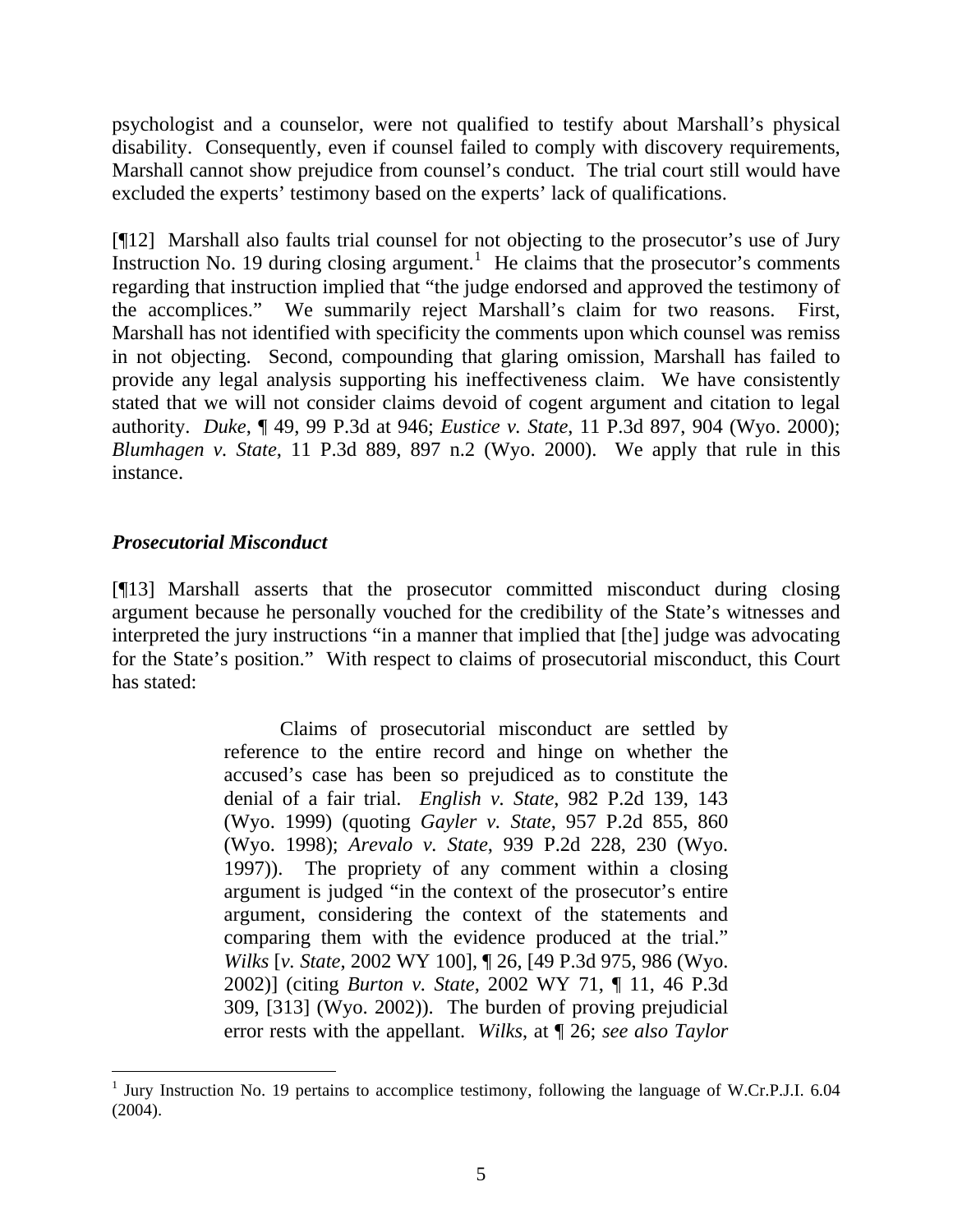[*v. State*, 2001 WY 13], ¶ 19[, 17 P.3d 715, 722 (Wyo. 2001)]; *Tennant v. State*, 786 P.2d 339, 346 (Wyo.1990).

*Duke*, 2004 WY 120, ¶ 100, 99 P.3d at 957.

[¶14] Because Marshall did not object at trial to the alleged incidents of misconduct, it is incumbent upon him to demonstrate plain error, which demands:

> First, the record must be clear as to the incident which is alleged as error. Second, the party claiming the error amounted to plain error must demonstrate that a clear and unequivocal rule of law was violated. Finally, that party must prove a substantial right has been denied him and, as a result, he has been materially prejudiced.

*Id.* at  $\P$  101, 99 P.3d at 957. We are reluctant to find plain error in a closing argument "lest the trial court becomes required to control argument because opposing counsel does not object." *Lafond v. State*, 2004 WY 51, ¶ 35, 89 P.3d 324, 336 (Wyo. 2004) (quoting *Helm v. State*, 1 P.3d 635, 639 (Wyo. 2000)).

[¶15] Marshall's first allegation of prosecutorial misconduct is directed at the following remarks:

> Why would anyone make that part of it up if it didn't happen? Three people made that up and it didn't happen?

\* \* \* \*

But, ladies and gentlemen, consider something else; that each one of these witnesses, independent of each other and without an opportunity to consult with each other, all three confessed before any plea agreement was entered.

Appellant contends that these comments constitute impermissible vouching for the credibility of the State's witnesses. We disagree.

[¶16]When viewed in proper context, the prosecutor's statements are a legitimate argument as to what inferences the jury should, or should not, draw from the evidence produced at trial, and what evidence and other factors the jury should weigh in evaluating the credibility of Smith, the Garrisons, and Marshall. In the first statement, the prosecutor was merely commenting on the evidence that all three of the accomplices in the robbery, Smith and the Garrisons, said the same thing about the events leading up to the robbery. The second statement is just a recap of the testimony concerning Smith's